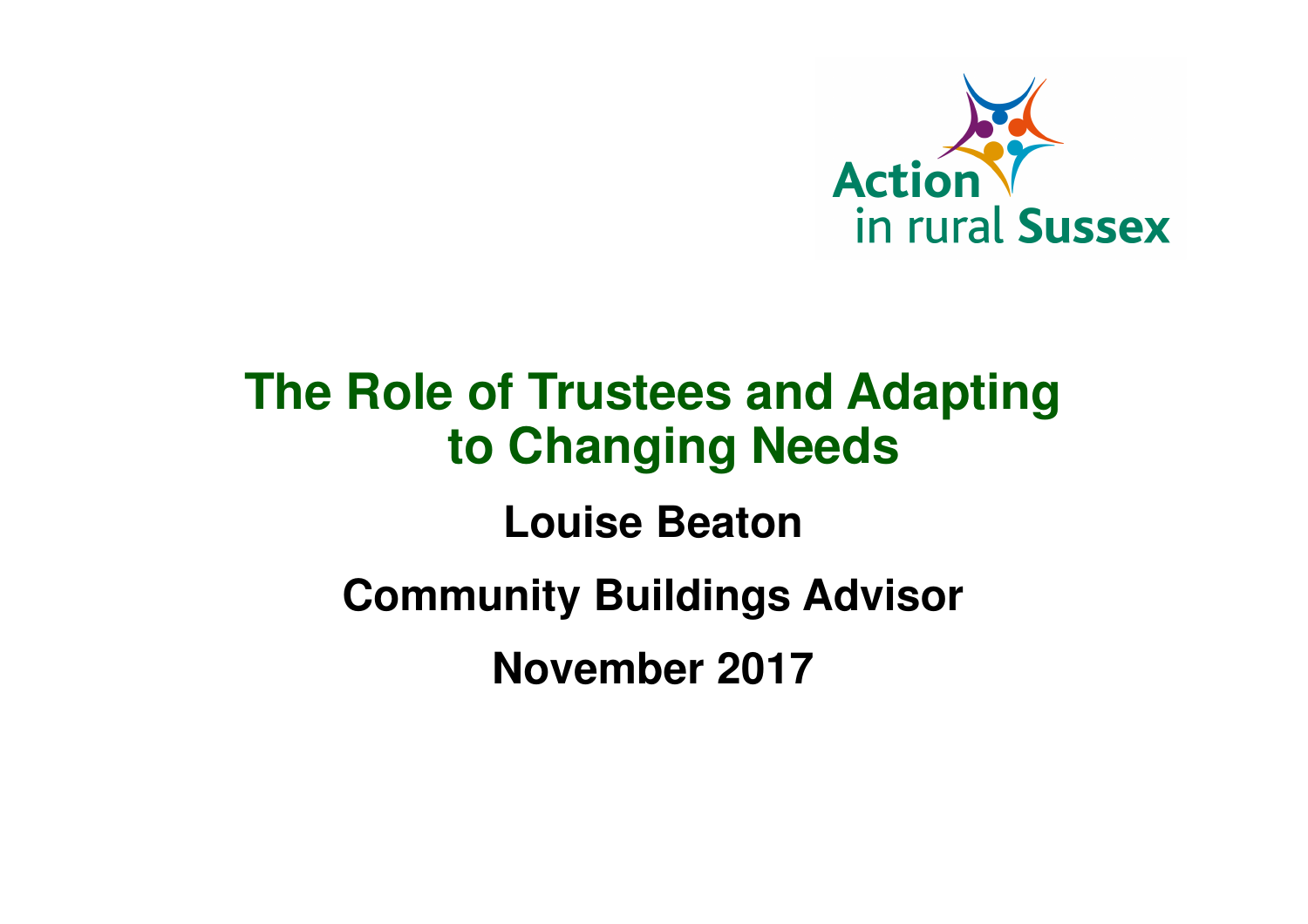

#### Who are the trustees?

- **The charity or managing trustees are those people who have the general control and management of the administration of a charity, those who serve onthe governing body, as trustees, directors or committee members. (CC3 – D)**
- **Most village hall trusts are unincorporated associations. The committee/charity trustees cannot hold property but need to appoint either 2/3 individuals or a corporate body (eg Parish Council or Official Custodian for Charities) to hold the title.**
- **The only function of a Custodian Trustee is to holdthe title, acting on charity trustees' instructions.**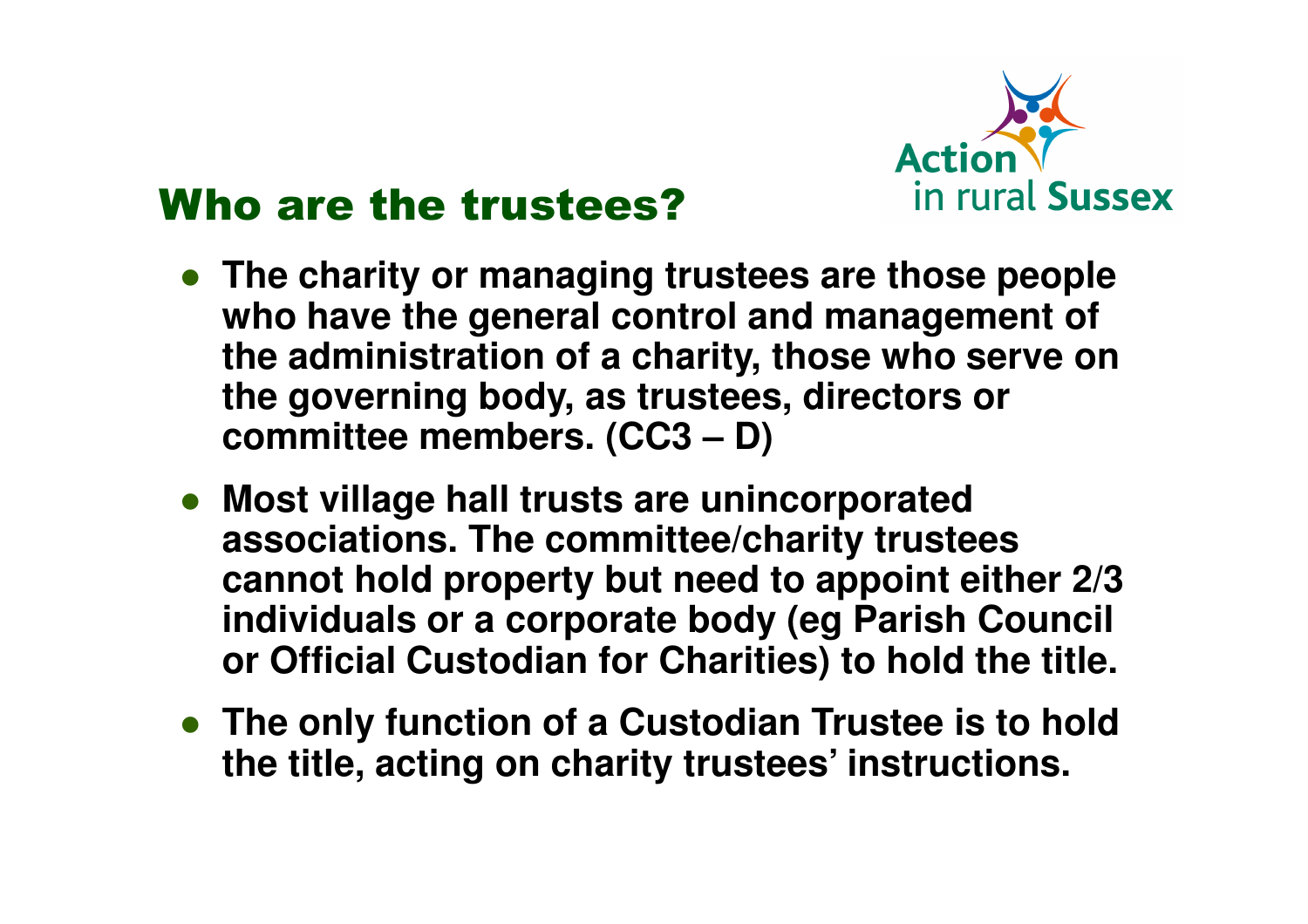

#### The Role of Trustees

- **To further the objects of the charity – to deliver the charitable outcomes for which set up, for the benefit of the public.**
- **To act in the best interests of the charity**
- **Strategic leadership and direction**
- **To ensure it complies with charity law and other legislation**
- **To ensure the charity remains solvent and safeguard its financial and other assets.**
- **Responsibility is collective.**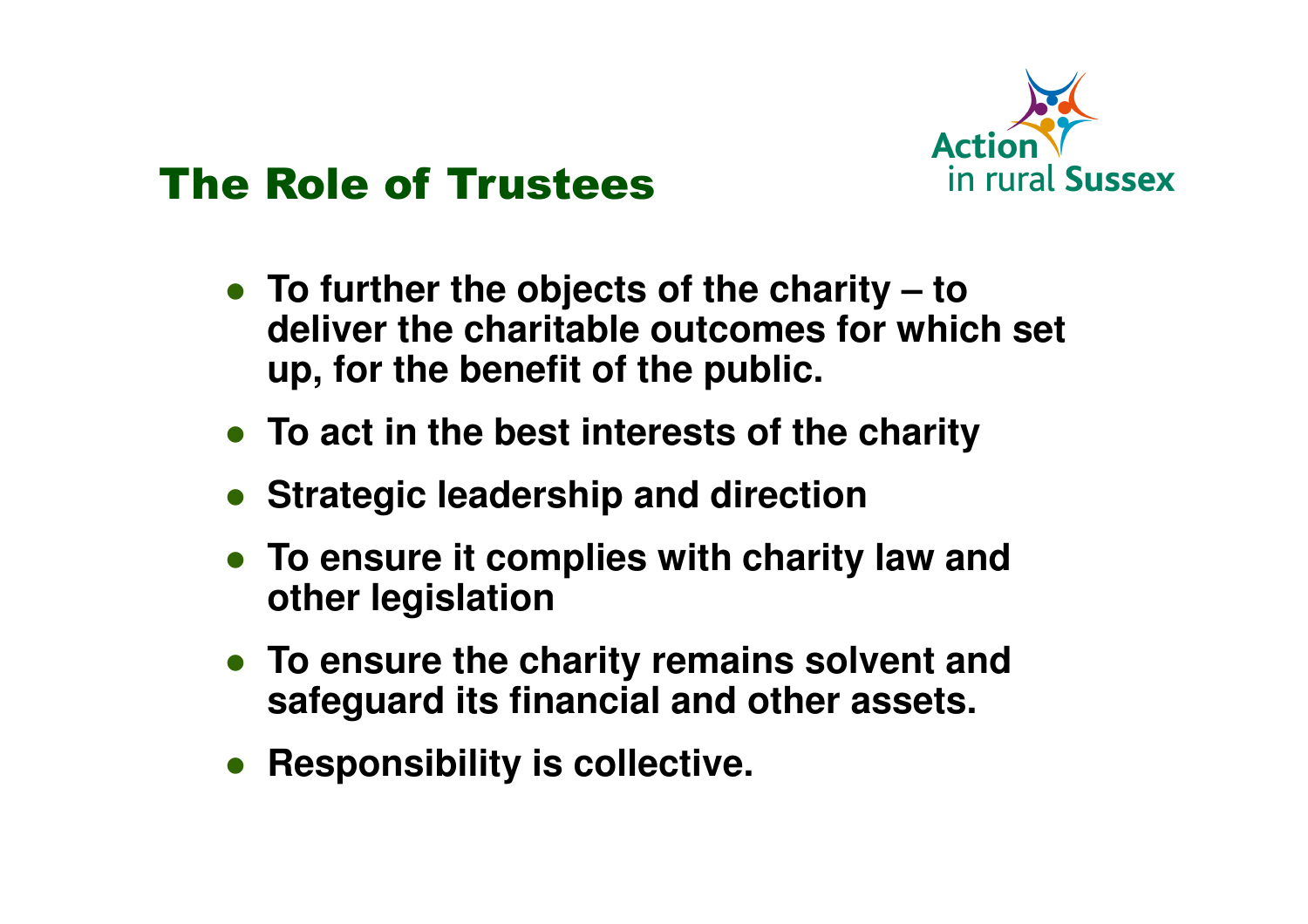#### Re-cap other legislative requirements – H & S



- **FSRA = Legal obligation**
- **Electrical Inspections – PAT (1- 5 yrs or annually), IEE premises inspection at 5 years.**
- **Food hygiene – those not registered as food business still need to be clean.**
- **Risk Assessment = defence vs claims and means of ensuring hall is safe for vulnerable users.**
- **Other H& S - See ACRE VH info sheet 15**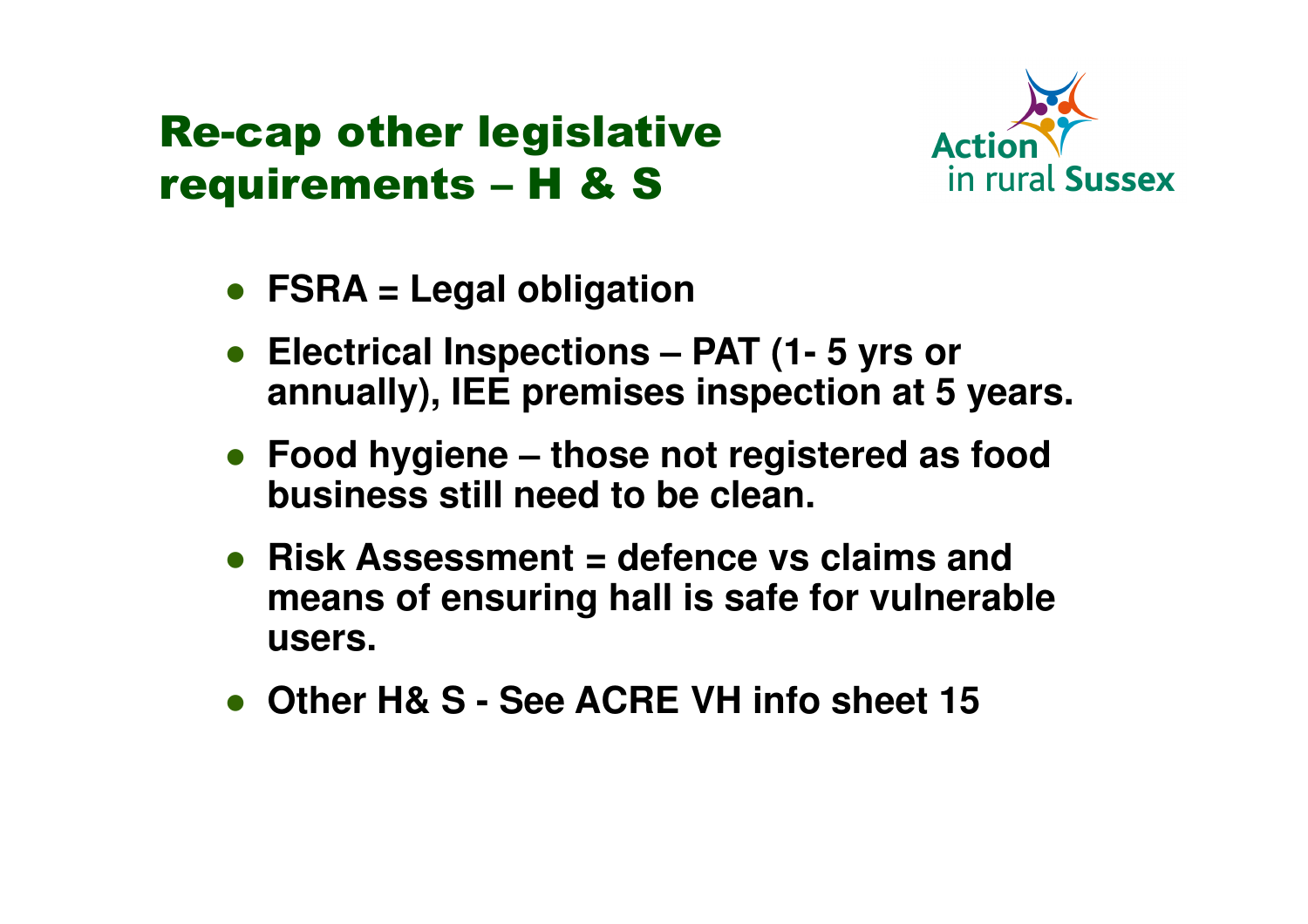#### Re-cap other legislative requirements - admin



- $\bullet$ **Charity law – accounts, returns, property. 11**
- **Employment law (or self employed tests) 22**
- **Licensing – Premises (including alcohol) 9**
- **Copyright (PRS and PPL)**
- $\bullet$ **General Data Protection Regulations 2018**
- **Covered in ACRE Information Sheets, AirS newsletters and exchange of information via Sussex Community Buildings Advisory Group, Hallmark, Workshops, Training.**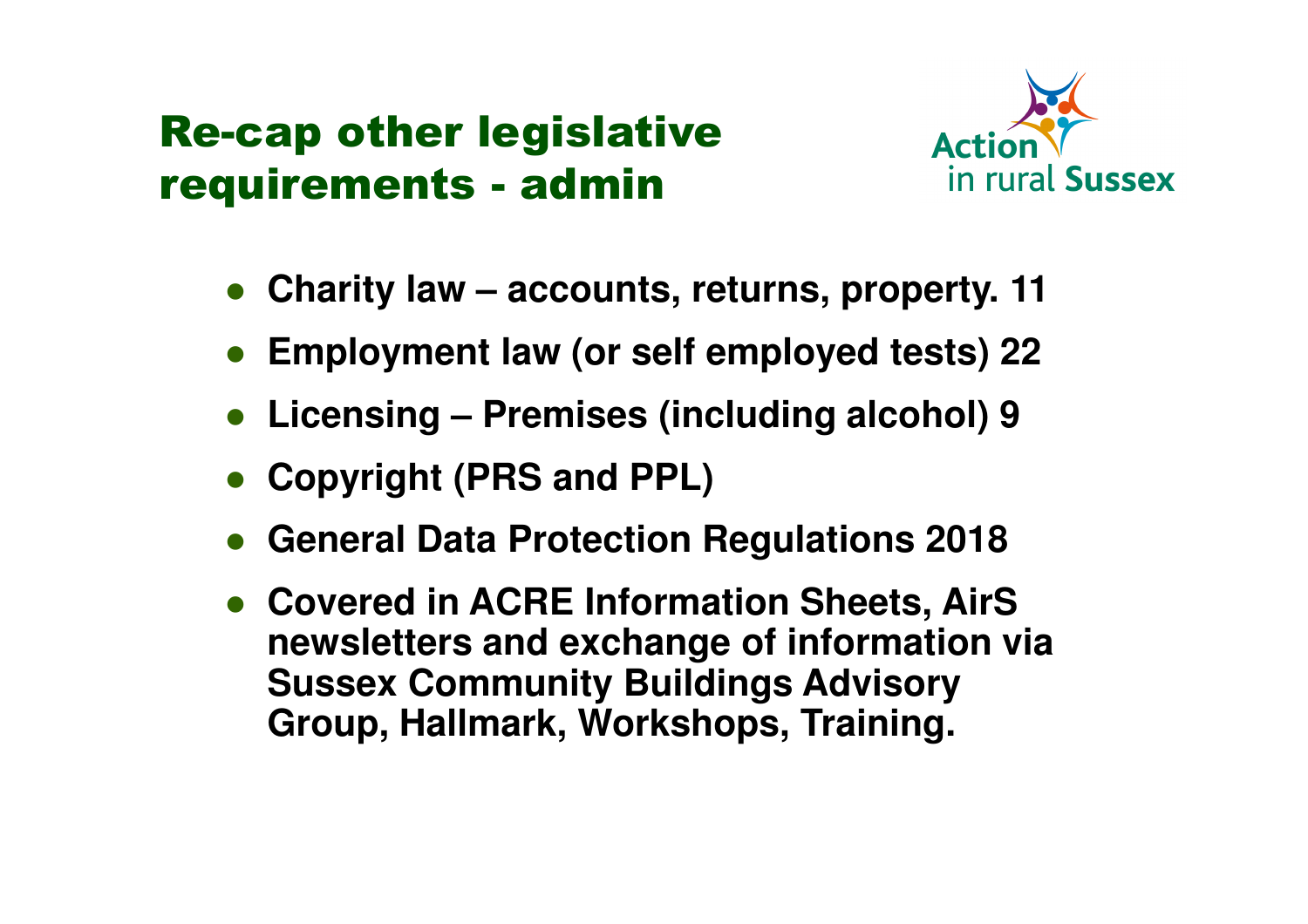# Adapting to Changing needs –constitutional and legal issues



- **The Objects clause sets out the purposes of the charity. eg:**
- **"The property shall be used for the purposes of a village hall for the use of the inhabitants of the parish of xxx without distinction of sex, political, religious or other opinions, including for meetings, lectures and classes or other forms of recreation and leisure time occupation in the interests of social welfare and with the object of improving the conditions of life of the said inhabitants"**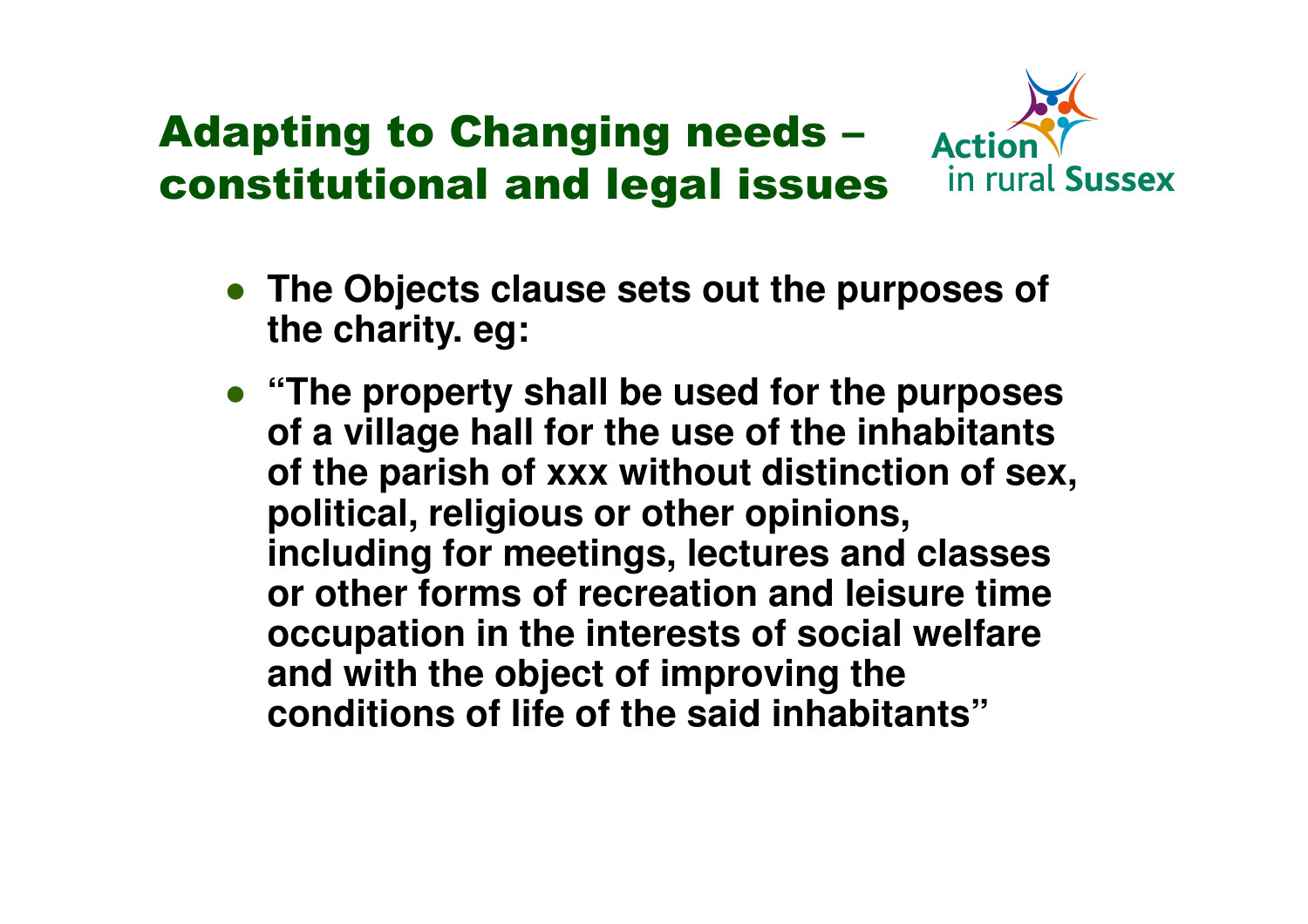#### How are needs changing and how does this affect halls?



- **The population is ageing – more demand for health and wellbeing activities, need for accessibility, more or less volunteers?**
- **People are busier – have less time to give**
- **New technology, but some not connected.**
- **Need to improve older halls, provide more, warm, meeting space, better facilities, Wifi but austerity has affected grant funding**
- **Rural transport and other service cuts profoundly affecting certain residents**
- **Other changes?**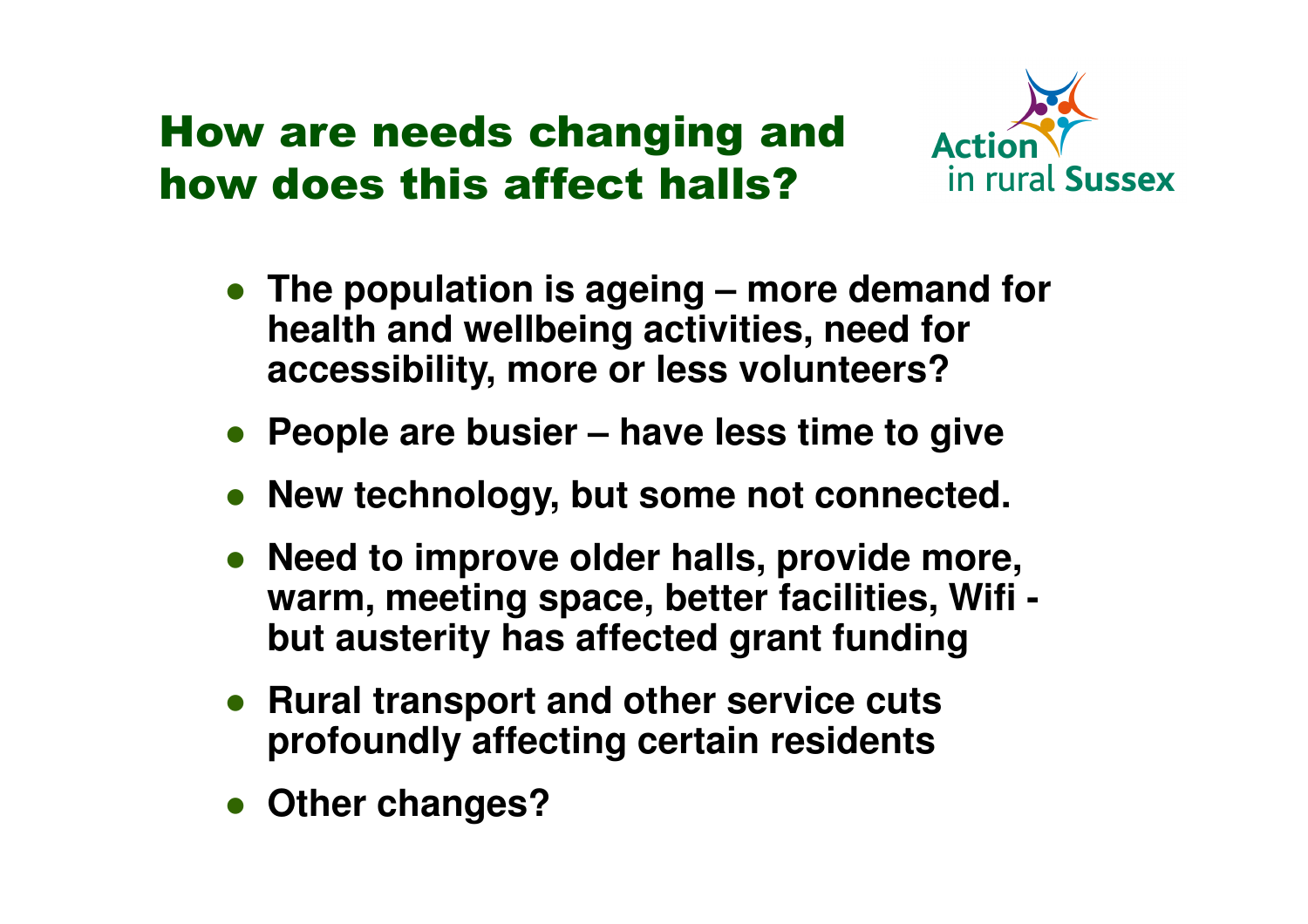## Adapting to changing needs –constitutional and legal issues



- **Common issues: Can we make grants/gifts?**
- **Can we engage in promoting new activities eg Community Shop, café, library, lunch club, Bar, hiring out furniture, IT classes, news?**
- **What should we charge?**
- **Can we invest in new technologies eg solar panels, Wifi, electric charging points?**
- **What is the risk a) to the charity, b) personally?**
- **How to fund changes? Can we borrow?**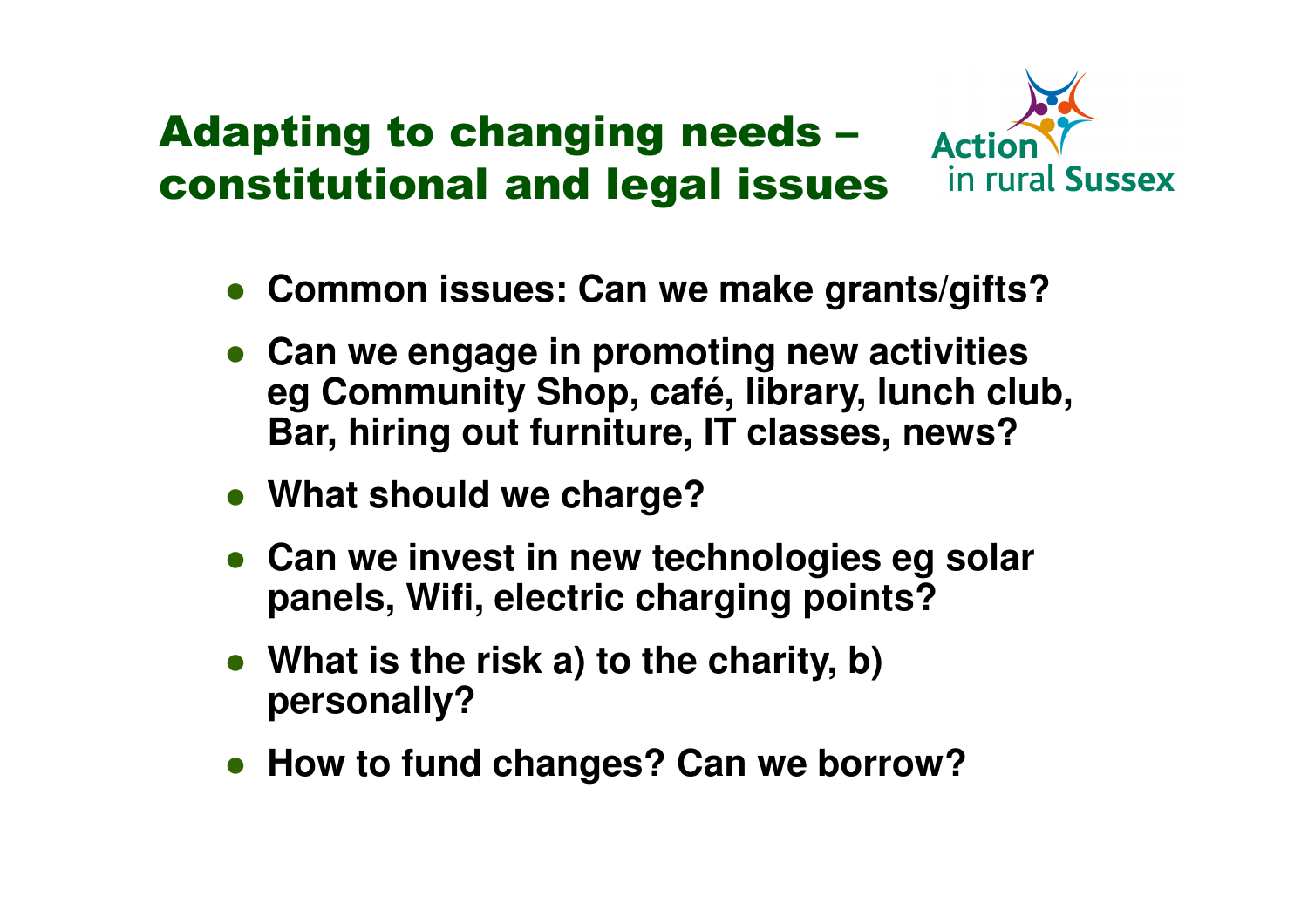

#### Principles to follow:

- **Is it in the best interests of the charity?**
- **In what way does it further the charity's objects? If not directly, will it provide an income which helps sustainability?**
- **Work out the risk to the charity and how to address it. Eg Separation or Trading Subsidiary?**
- **Discuss any concerns about personal risk/liability. Is Public Liability and Trustee Indemnity Insurance enough?**
- **Budget to include reserves and raise hire charges annually.**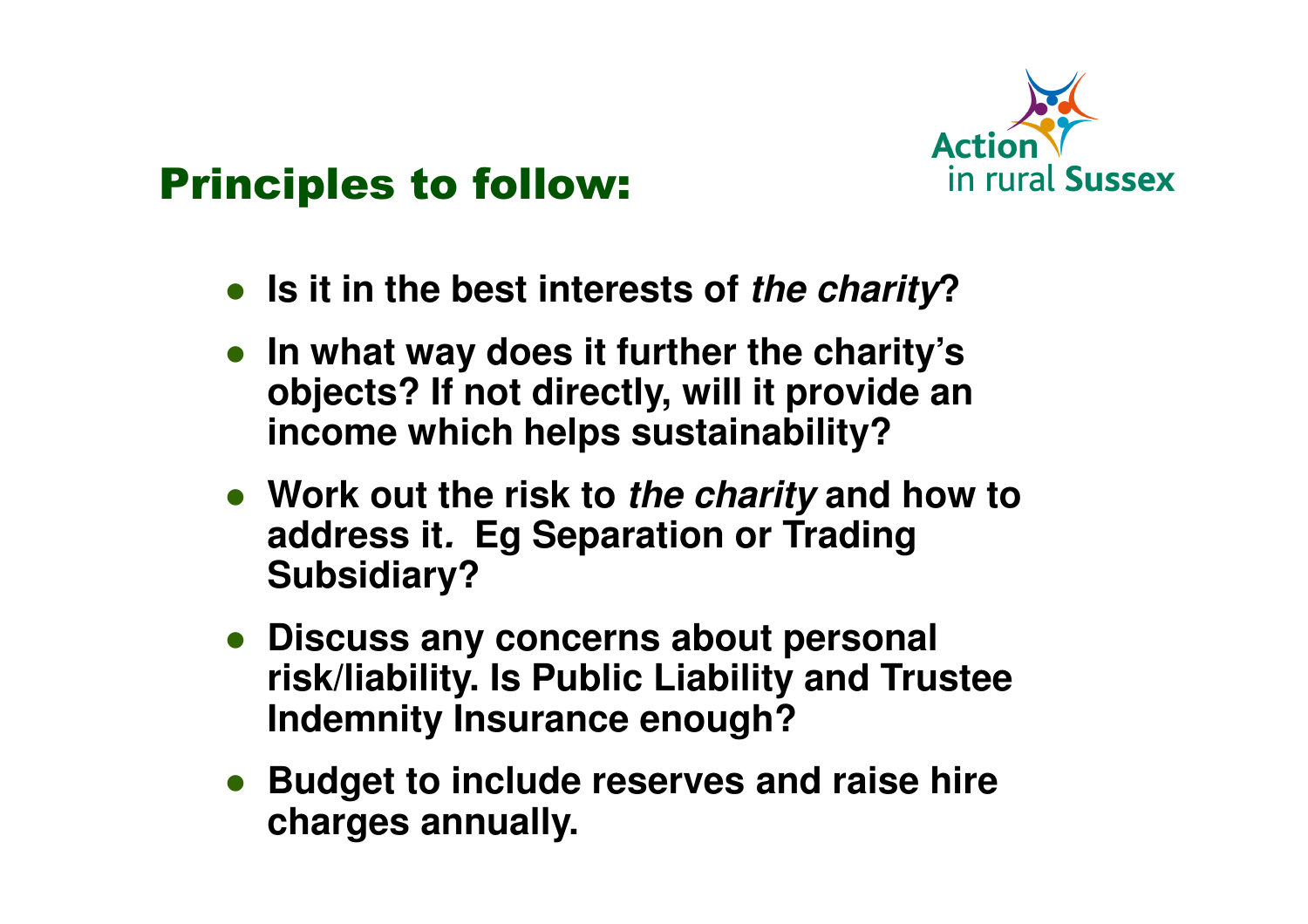

#### Examples:

- **A Community run café is a leisure time activity, can be in the interests of social welfare by reducing isolation. Could be run by hall depending on scale. Risk low if volunteer run and food hygiene training and registration obtained.**
- **A shop – like a bar - involves non-charity trading. Income would need to justify activity, not exceed charity trading thresholds. Scale would require separation or trading subsidiary. Potential financial risk?**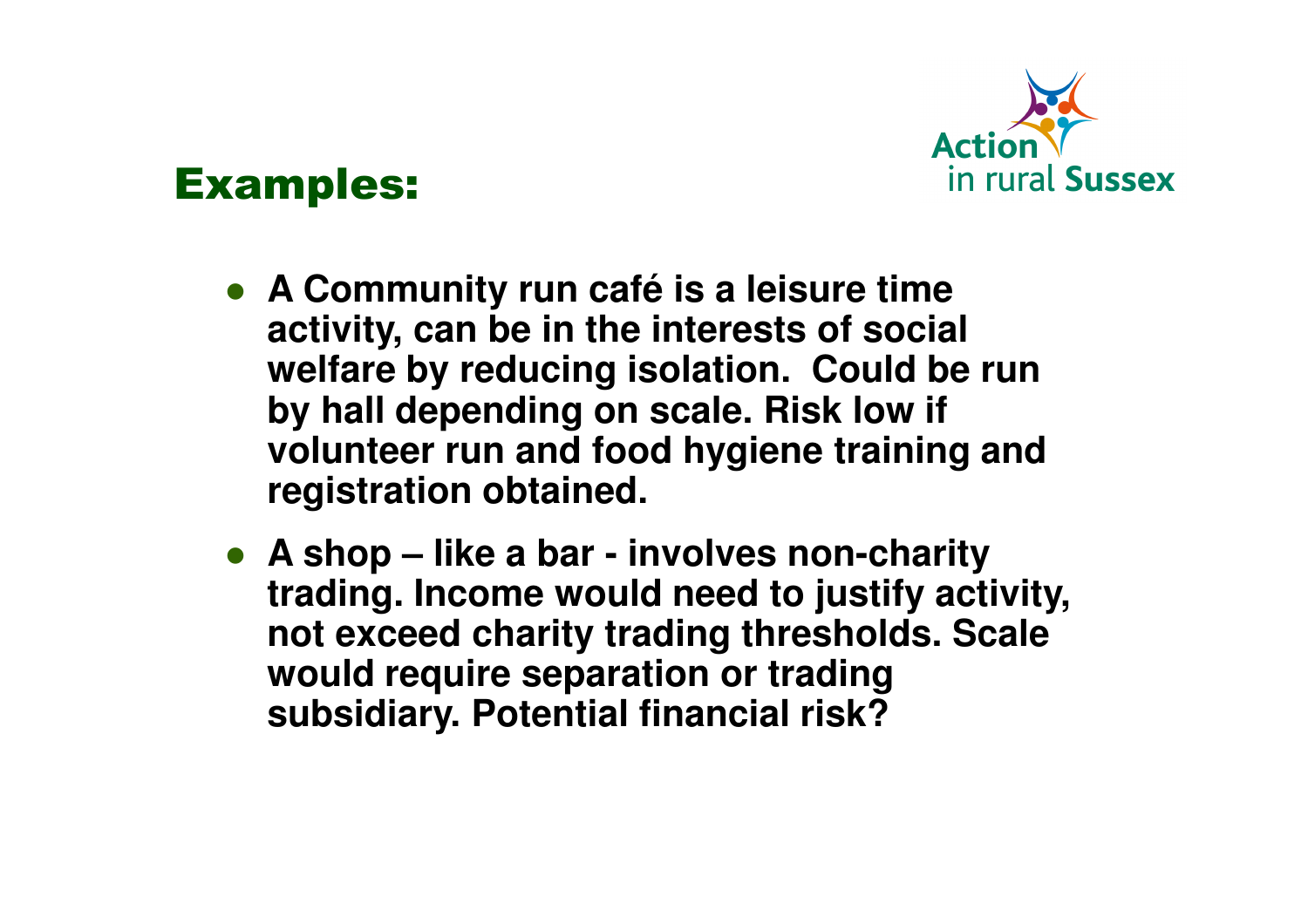# Adapting to Changing needs –constitutional and legal issues



- **Adding capacity:**
- **Trustees with different skills? Change constitution and committee structure?**
- **Delegate to those with time and enthusiasm – sub cttees, working parties, set up another org – eg a Community Benefit Society, a Community Interest Company.**
- **Buy in help – staff, paid officers, firms, advice**
- **Funding – Parish Council, Awards for All, Sussex Community Foundation, Community Business Fund. Partners?**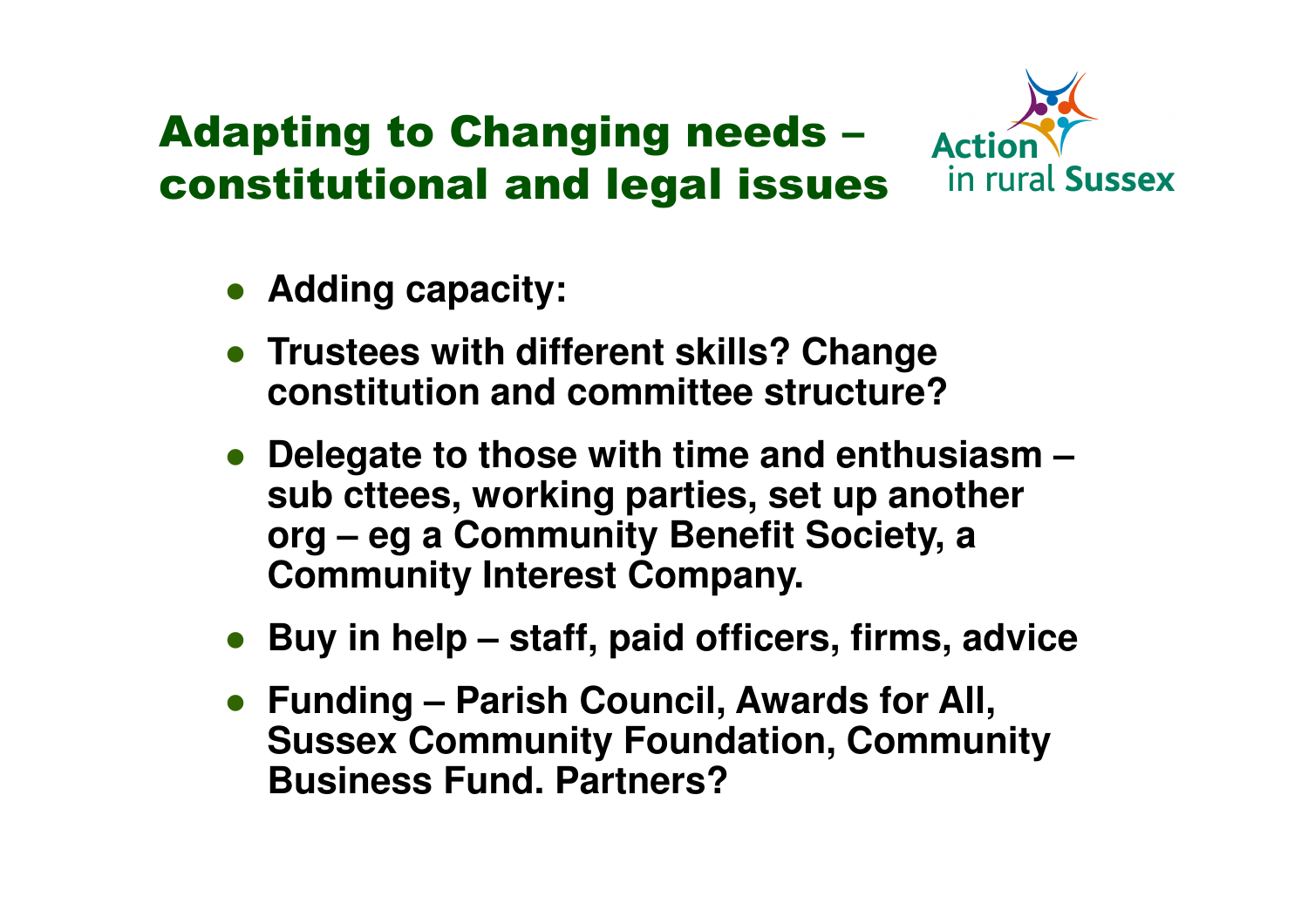

#### Constitutional and legal issues

- **First seek to understand the constitution!**
- **S281 of Charities Act 2011 allows modernisation of management provisions by resolution, subject to CC consent. Care needed re wording and numbering.**
- **Certain changes not permitted by resolution eg objects, adding a dissolution or disposal clause, trustee benefits.**
- **Transfer to a Charitable Incorporated Organisation (CIO)?**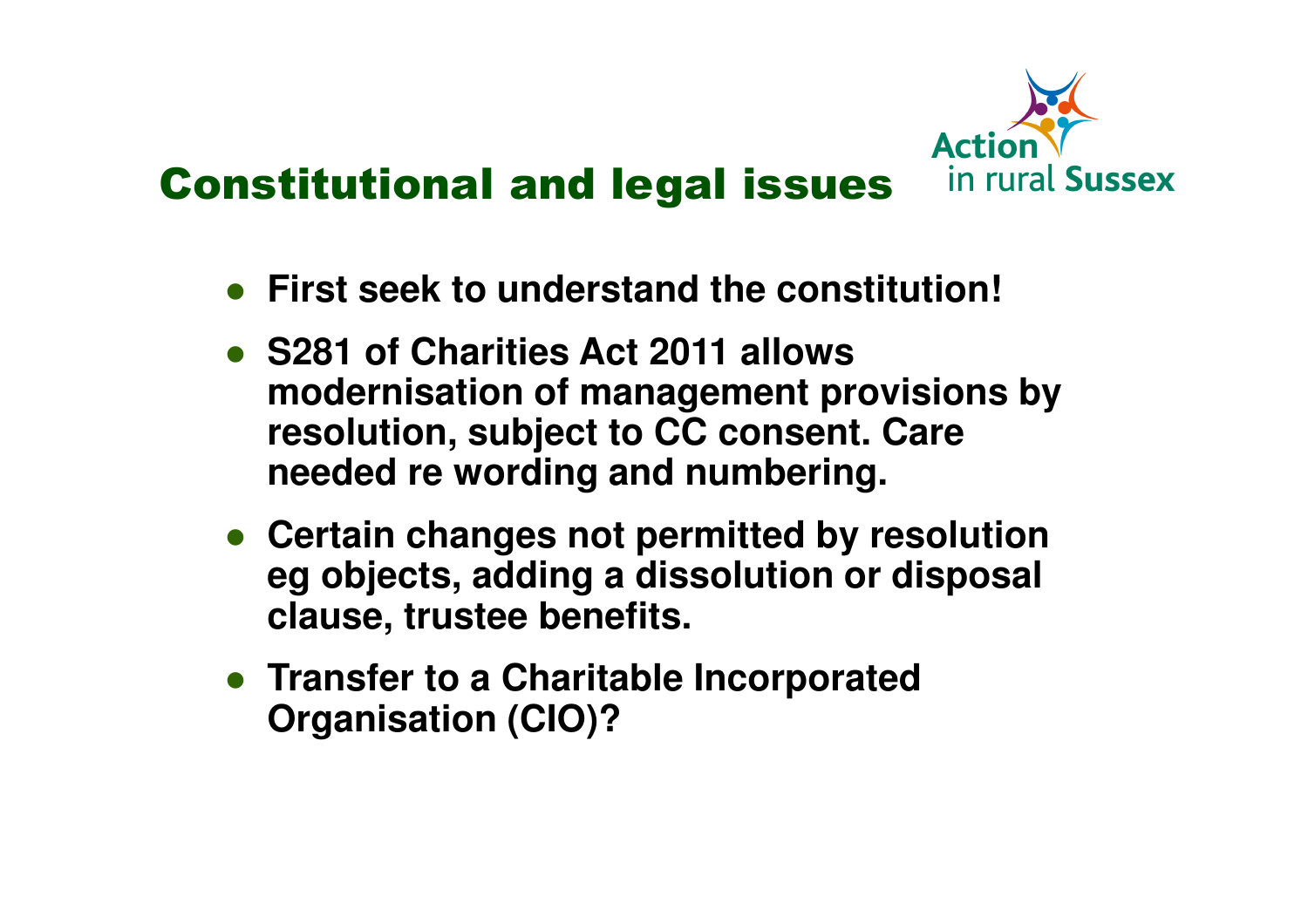## The Charitable Incorporated Organisation - CIO



- **A new corporate structure for charities**
- **A simpler, lower cost alternative to incorporation under company law as a Company Limited by Guarantee.**
- **Provides protection from personal financial liability incurred by a charity, eg being sued.**
- **Enables charity property & contracts to be held in name of the charity.**
- **When would transfer be appropriate?**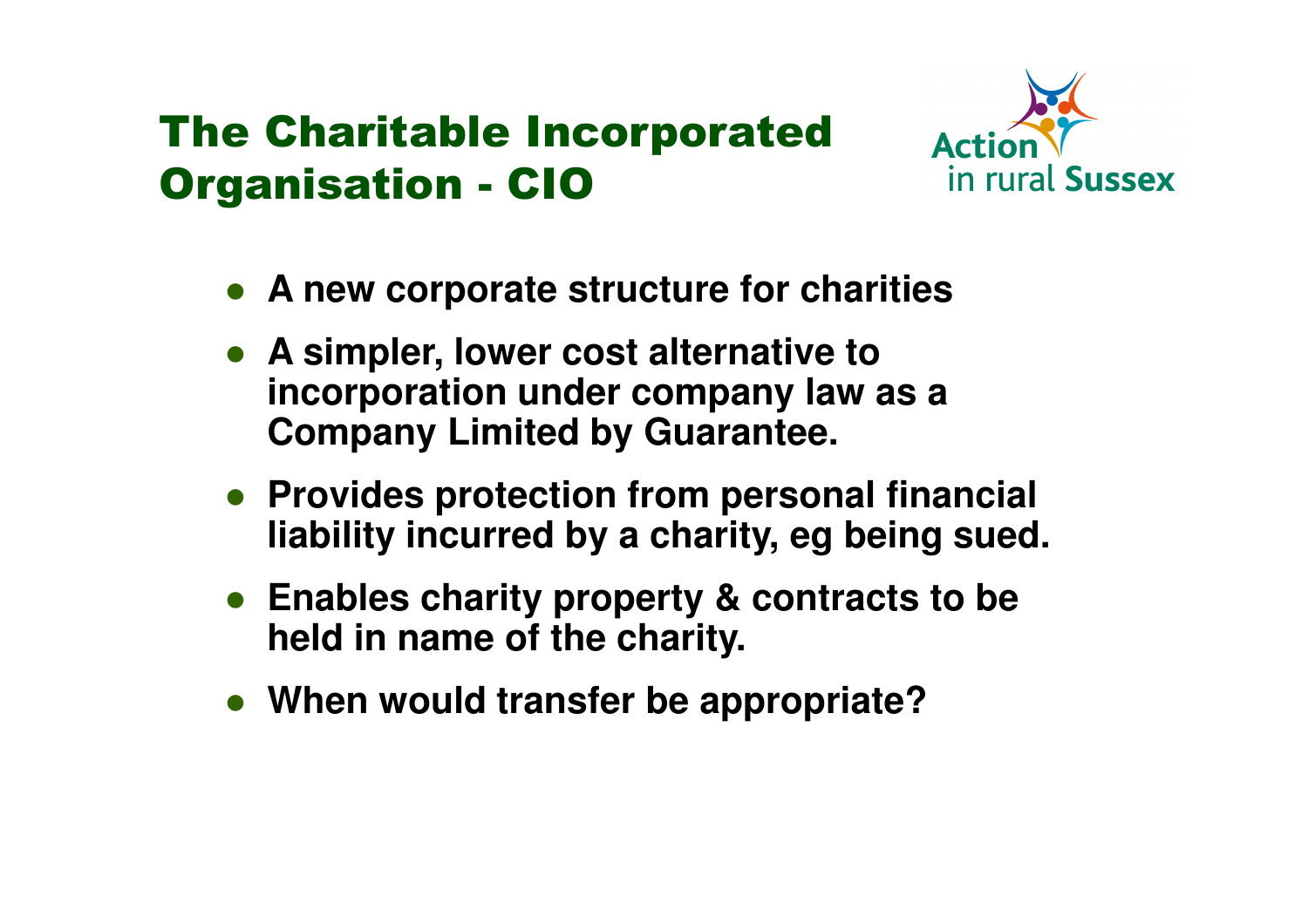

#### Reasons to transfer

- **Scale of operation – large, with several employess and a variety of contracts.**
- **Major building works are planned – things can go wrong**
- **A VH charity plans to run a large non-charitable trading operation eg bar**
- **Funder requirements, eg Community Business Fund.**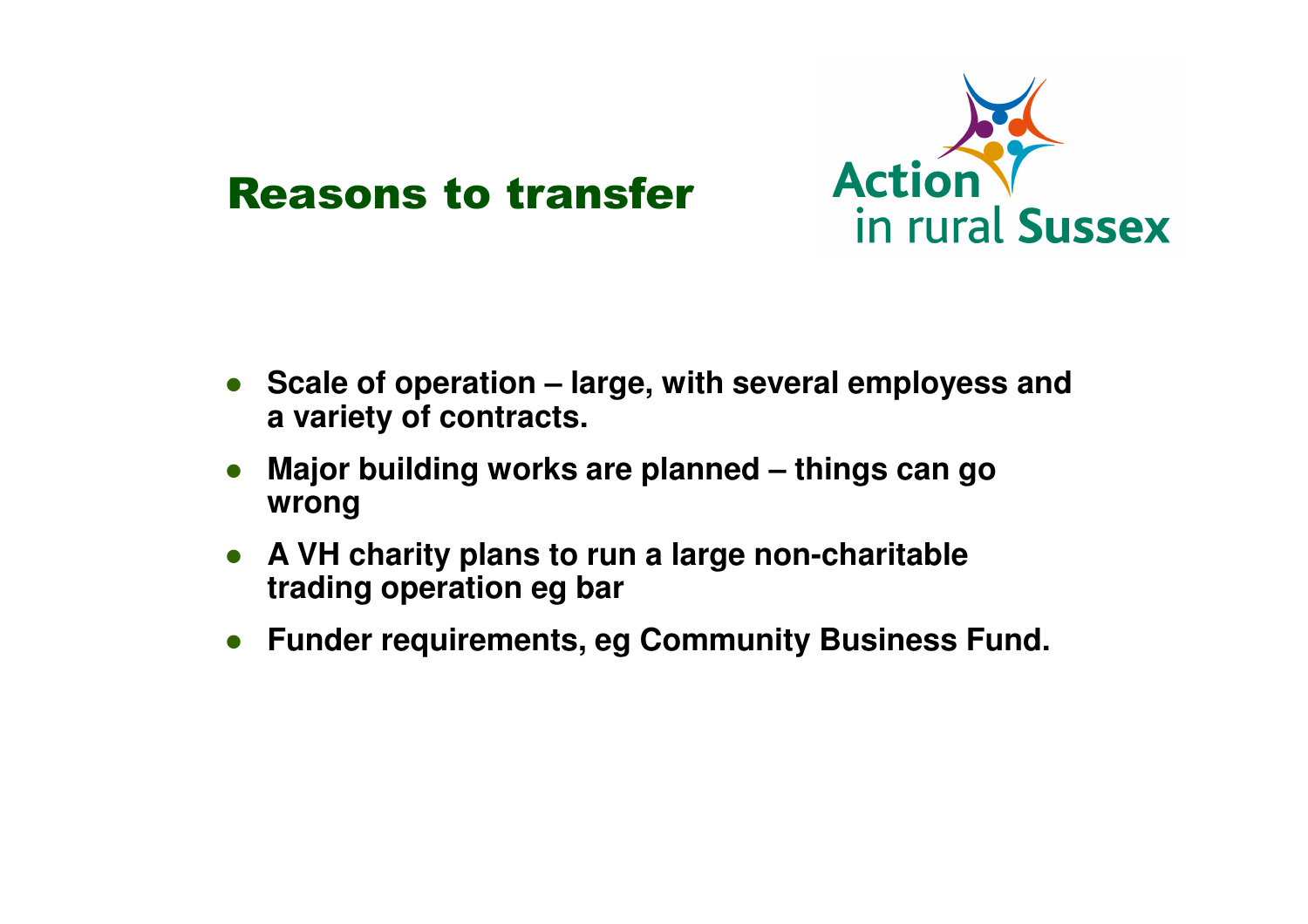



- $\bullet$  **Perception is ltd liability, but not in case of negligence or criminal activity**
- **An unincorporated association cannot "convert" to a CIO: a new CIO charity has to be registered, assetstransferred and the charities merged (or old one wound up).**
- **An ACRE CC approved model is available for halls.**
- **Village Halls: Inhabitants are invited to attend AGMs, but vote is only required on election of charity trustees. Trustees are also the members – they voteon disposal of property.**